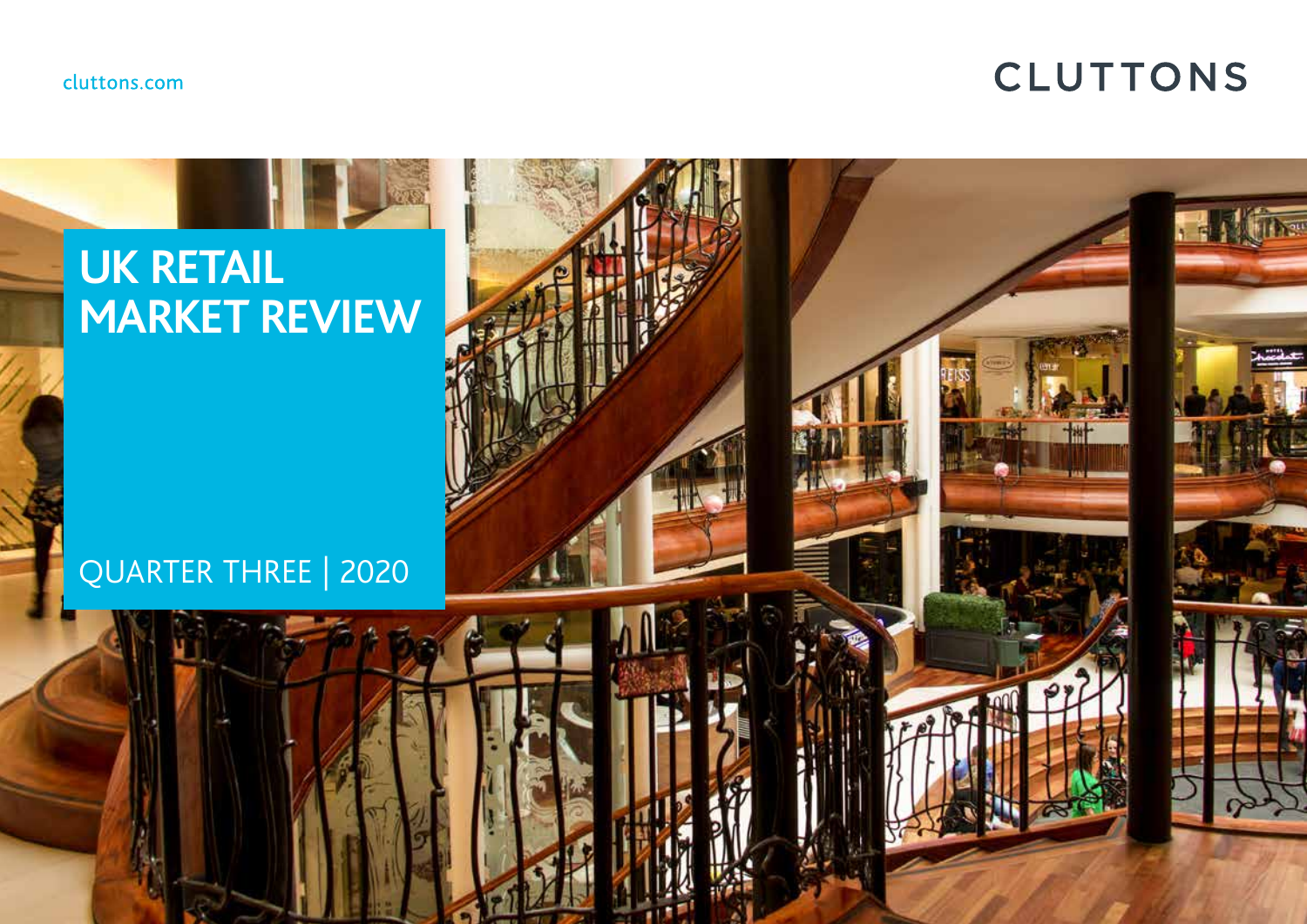## UK RETAIL MARKET IN FIGURES

**KEY TOWN CENTRES**



**Note:** % changes show movement in Q3 2020 vs Q2 2020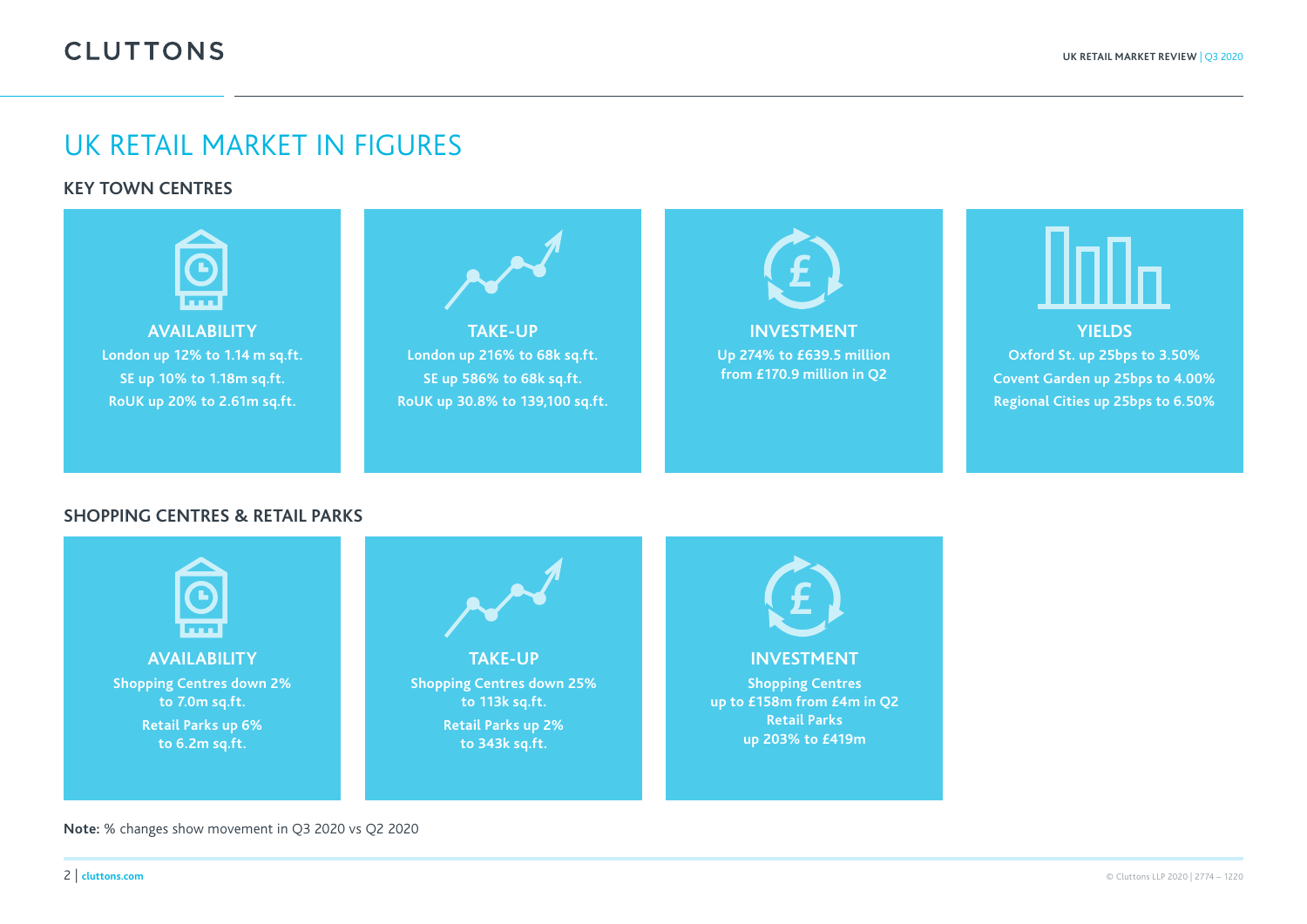### THE UK RETAIL MARKET

Most retail sectors have recovered from the damage created by the pandemic and Lockdown 1.0. Sales of clothing, however, remain 15% below their February level. After all, who needs a new outfit when bars, restaurants and gyms are closed. Sales of electrical goods have increased 15% since February as people urged to stay at home have turned to watching movies and TV series and gaming. But the clear winner has been online retailing, where sales have increased by 45% since February.

#### **UK RETAIL SALES**



John Lewis reported online sales growth of 73% for the first half of 2020. Online now accounts for more than 60% of sales. from 40% before the pandemic. Before the crisis John Lewis's shops contributed around £6 of every £10 spent online. They now think that figure is, on average, around £3.

2020 has not been a good year for bricks and mortar retail and retail real estate assets. Intu owned or part-owned 17 shopping centres valued at £5.9 billion including Thurrock Lakeside, the Gateshead Metrocentre and Manchester's Trafford Centre and Arndale Centre. It collapsed into administration in June. Arcadia Group, with major brands including Topshop, Top Man, Dorothy Perkins, Burton and Miss Selfridge, and 444 stores across the UK, went into administration on 30 November joining Debenhams, Bonmarché, Peacocks, Jaeger, Edinburgh Woollen Mills and DW Sports to name but a few of the most recent retail administrations.

Reporting in June on performance in the six months to the end of March, Shaftesbury Plc noted that the collapse in West End footfall, evident from early February in Chinatown, and then widely across the West End from mid-March, had an immediate impact on the trading and cash flow of its 607 shops, restaurants, cafés, pubs and bars, materially reducing the collection of rents in advance due on the March quarter day.

It is a commonly repeated aphorism but nonetheless true that the pandemic together with Lockdown 1.0 and 2.0 have served to cram five or more years of anticipated changes to markets into the last 8 months. From 2008 until 2019 internet sales had been growing at 19% a year. Since the end of last year they have grown 49%.

Internet retailing already accounted for 19% of retail sales in February. Lockdown 1.0 and the closure of all non-essential retail premises caused internet sales to climb to 33% of total retail sales in May, although they have since fallen back to 28% at the end of October. It is this change in the pattern of consumer expenditure, and the associated collapse in footfall along UK high streets, that is behind traditional retail's current financial distress.

There has been a structural shift in the character of real estate markets across the developed world. The occupier and investor demand for logistics space required by internet retailers has been outstripping demand for traditional retail assets. In September 2013 retail assets in the form of shops, shopping centres and retail warehouses represented 49% of the MSCI All Property index. By September this year the retail weight had declined to 30%.

Retail business failures and reduced occupier demand for high street and retail property generally has effectively reduced achievable rents. Any adjustment is delayed and distorted by UK leasing structures which provide for upward only rents and a weighted average lease term between four years for Shopping Centres and seven years for Retail Parks.

Despite some distortion, valuations have been sharply reduced. Shopping Centre valuations have decreased by 47% since the end of 2015 and by 63% since the peak of the last cycle in June 2007. The consequences of this include the under-performance of both specialist retail funds and general investment funds having a traditional market weighted exposure to retail. Open-ended funds have been closed to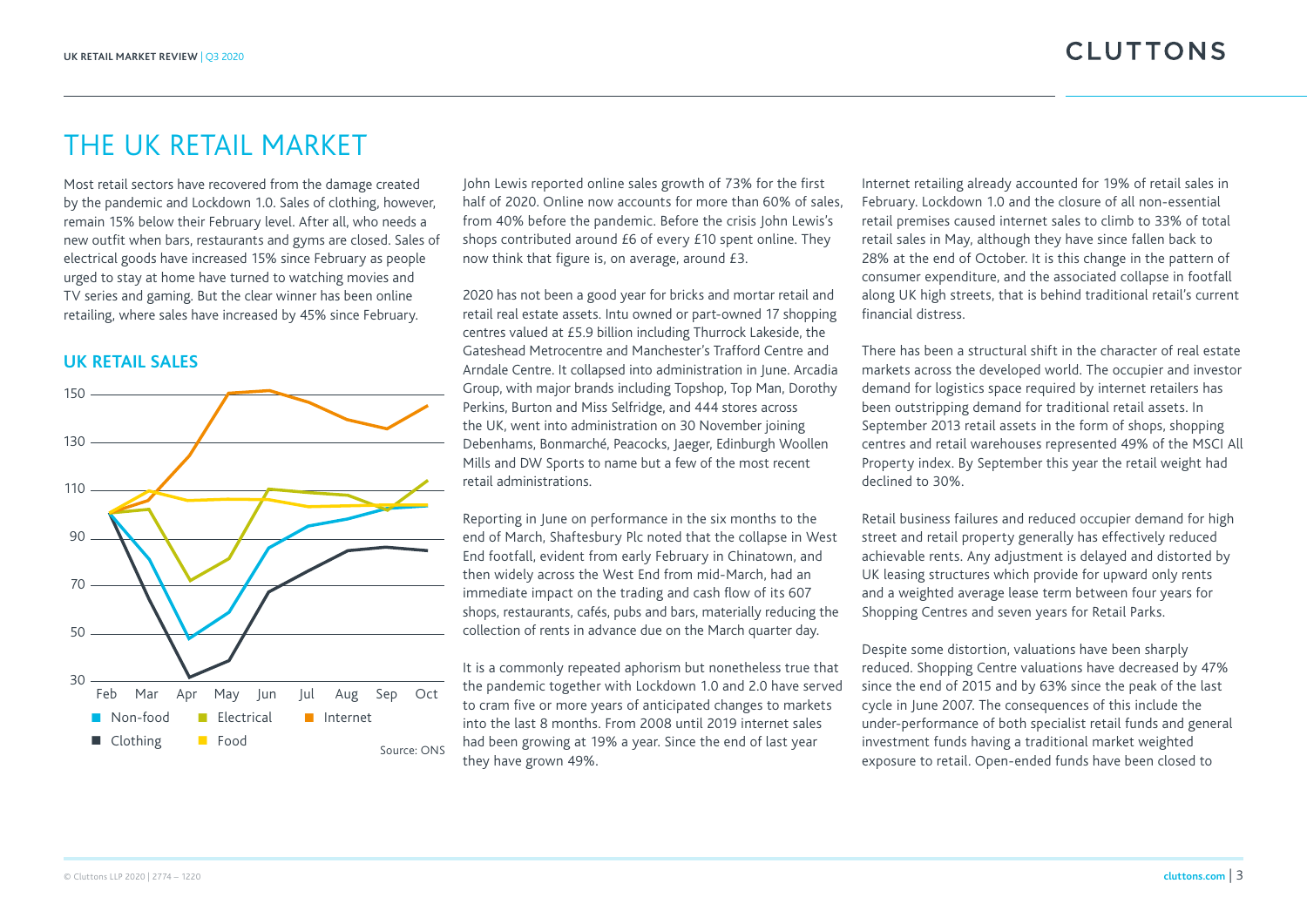redemptions. Fund managers have been unable to satisfy the demand for redemptions from cash holdings and unwilling to sell more liquid office and industrial assets and inadvertently increase their retail weight. Re-financing of expiring credit lines has proved extremely difficult if not impossible. Hence the failure earlier in the year of Intu where the loan to value had increased to 72% as reported in December 2019.

Finally, despite the uncertain and worrying times for retail real estate investors, it is worth pointing out that one of the best performing strategies across all market segments during 2020 has been long lease shops. Moreover, in Q3 prime Retail Parks matched the All Property Index total return of 0.1% for the first time in six years. Are Retail Parks about to stage a come-back because of customers preference during the pandemic to drive to out-of-town destinations; or is their ability to be re-purposed as last mile logistic space going to drive performance?

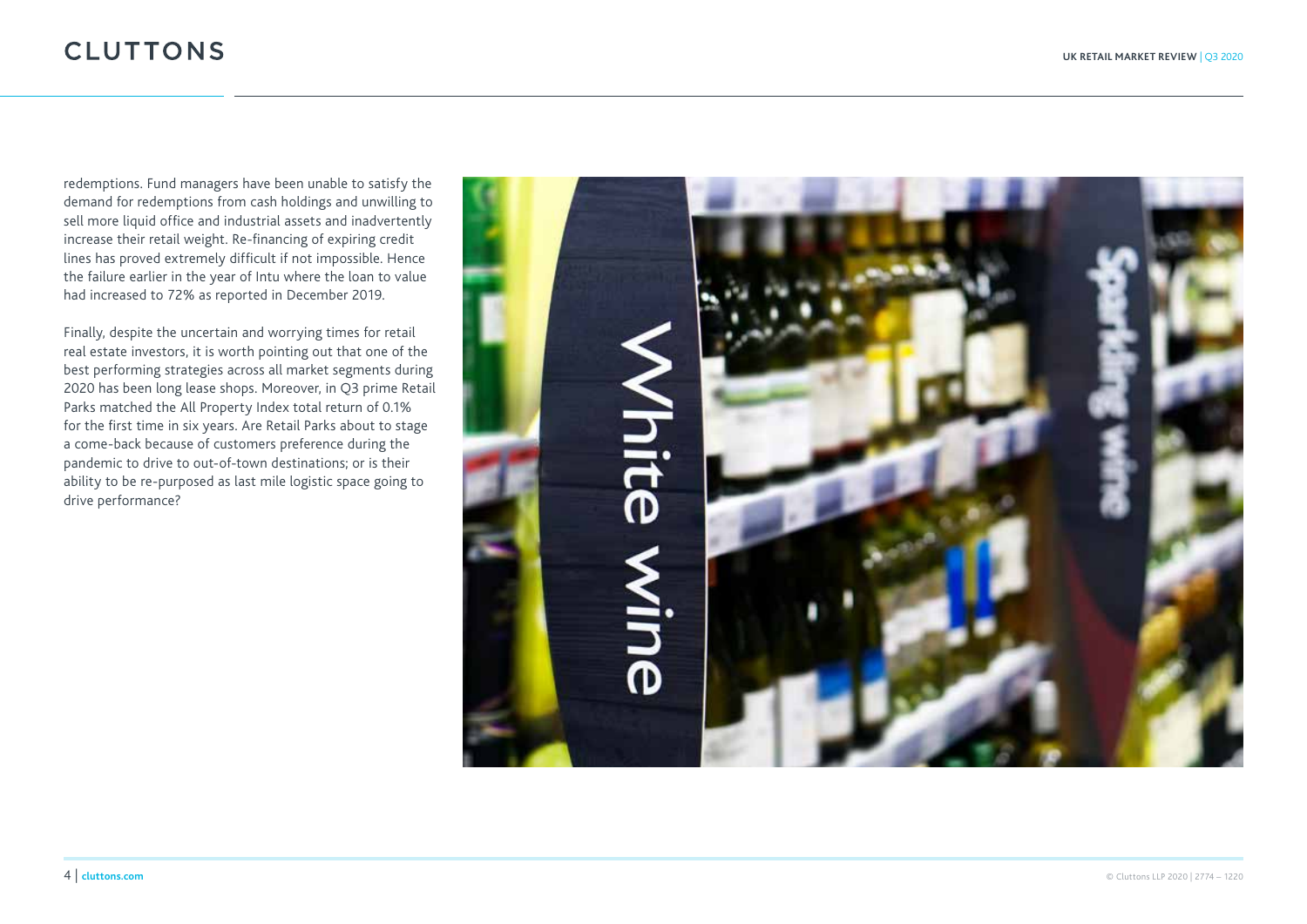### CENTRAL LONDON IN BRIEF

#### **Q3 AVAILABILITY**

| CENTRAL LONDON – KEY OCCUPATIONAL MARKETS |  |  |  |
|-------------------------------------------|--|--|--|
|-------------------------------------------|--|--|--|

| <b>Q3 AVAILABILITY</b> | 000 FT <sup>2</sup> |
|------------------------|---------------------|
| Camden                 | 190                 |
| Chelsea                | 47                  |
| Covent Garden          | 189                 |
| Knightsbridge          | 343                 |
| Marylebone             | 100                 |
| Oxford St. W           | 272                 |



#### **CENTRAL LONDON AVAILABILITY AND TAKE-UP**

Q3 2020 availability increased by 12% to 1.14 million square feet (sq.ft.) from 1.02 million sq.ft. in Q2. In the 12 months to the end of September availability increased by 26%.

Q3 take-up increased by 216% to 68,000 sq.ft. from 21,000 sq.ft. in Q2. In the 12 months to the end of September take-up amounted to 289,000 sq.ft. and had decreased by 46% from 535,000 sq.ft. let in the year to September 2019.

#### **Q3 TAKE-UP**

| Q3 TAKE-UP    | 000 FT <sup>2</sup> |
|---------------|---------------------|
| Camden        | 11                  |
| Chelsea       | $\overline{2}$      |
| Covent Garden | 8                   |
| Knightsbridge | 12                  |
| Marylebone    | 4                   |
| Oxford St. W  | 30                  |



| <b>BUILDING</b>                         | SIZE (SQ.FT.) | <b>TENANT</b>   | <b>RENT (PA)</b> |
|-----------------------------------------|---------------|-----------------|------------------|
| 49-63 Regent Street,<br>W1 (assignment) | 1,650         |                 |                  |
| 10 Argyll Street, W1                    | 3.000         | Ploom<br>Lounge | £400k            |
| 215 Brompton Road,<br>SW <sub>3</sub>   | 1,500         | My &<br>Sanne   | £275k            |
| 244-248 Great<br>Portland Street, W1    | 1,000         | Itsu            | £125k            |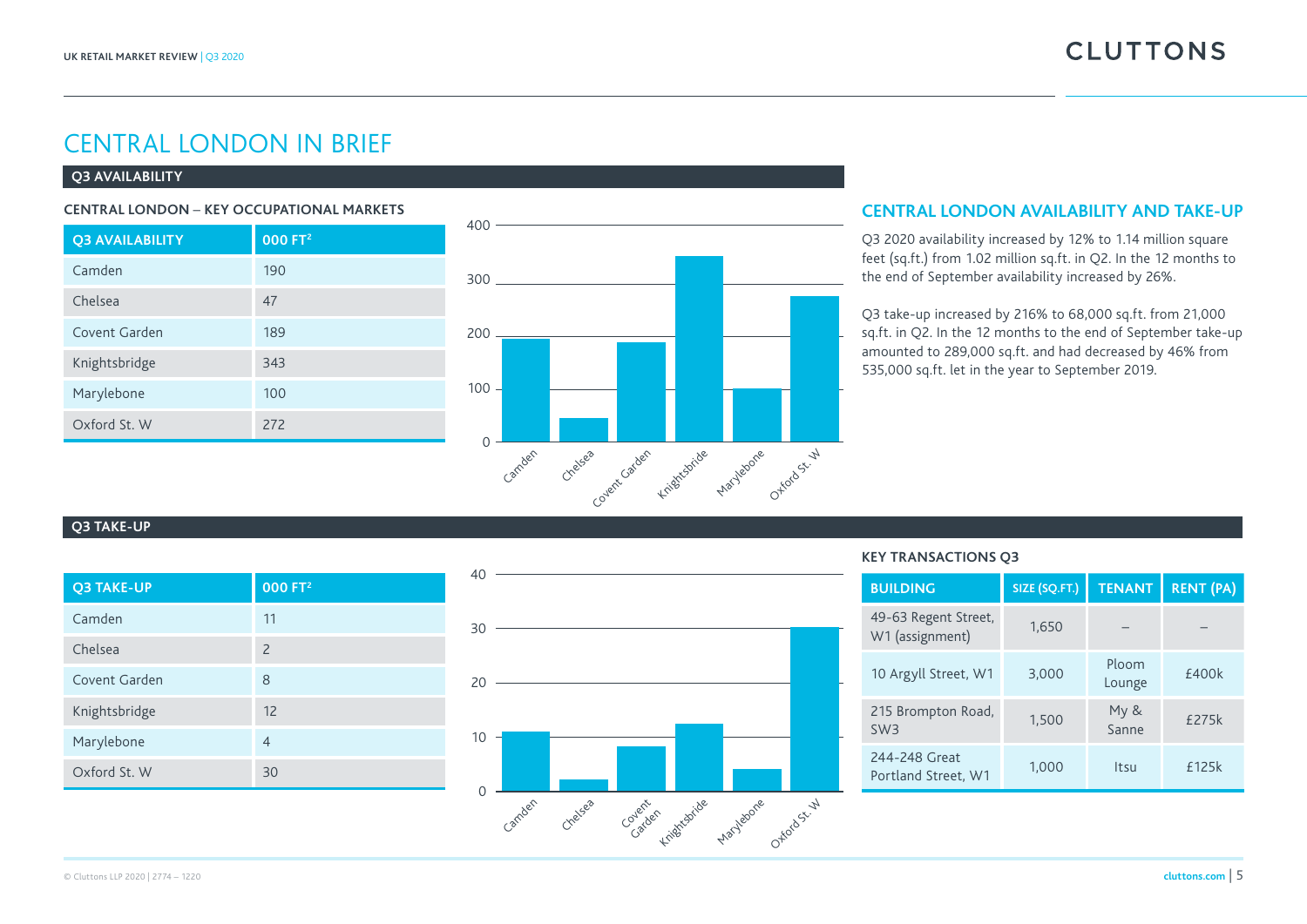### SOUTH EAST IN BRIEF

#### **Q3 AVAILABILITY**

#### **SOUTH EAST** – **SELECTED OCCUPATIONAL MARKETS**

| <b>Q3 AVAILABILITY</b> | 000 FT <sup>2</sup> |
|------------------------|---------------------|
| Southampton            | 202                 |
| Reading                | 126                 |
| Milton Keynes          | 50                  |
| Kingston               | 88                  |
| Oxford                 | 68                  |
| Brighton               | 93                  |



#### **SOUTH EAST AVAILABILITY AND TAKE-UP**

Q3 2020 availability increased by 10% to 1.18 million sq.ft. from 1.07 million sq.ft. in Q2. In the 12 months to the end of September availability has also increased by 20%.

Q3 take-up increased by 586% to 67,800 sq.ft. from 9,900 sq.ft. in Q2. In the 12 months to the end of September take-up amounted to 285,000 sq.ft. and has decreased by 38% from 461,000 sq.ft. let in the year to September 2019.

**Note:** South East totals are compiled out of data from Brighton, Bromley, Kingston, Guildford, Milton Keynes, Oxford, Reading, Canterbury, Southampton and Chelmsford.

#### **Q3 TAKE-UP**

#### **REST OF UK** – **SELECTED OCCUPATIONAL MARKETS**

| <b>Q3 TAKE-UP</b> | 000 FT <sup>2</sup>      |
|-------------------|--------------------------|
| Southampton       | 5                        |
| Reading           | 10                       |
| Milton Keynes     | 18                       |
| Kingston          | 12                       |
| Oxford            | 8                        |
| Brighton          | $\overline{\phantom{0}}$ |



| <b>BUILDING</b>                   | SIZE (SQ.FT.) | <b>TENANT</b>       | <b>RENT (PA)</b> |
|-----------------------------------|---------------|---------------------|------------------|
| 255 High Street,<br>Guildford     | 2,900         | $Co$ - $Op$<br>Food | £200k            |
| 127-129 High Street,<br>Guildofrd | 1,800         | Lululemon           | £170k            |
| 96 Broad Street,<br>Reading       | 1,500         | Up &<br>Running     | £100k            |
| 92-94 London Road,<br>Oxford      | 3,300         | Haas<br>Retail      | £75k             |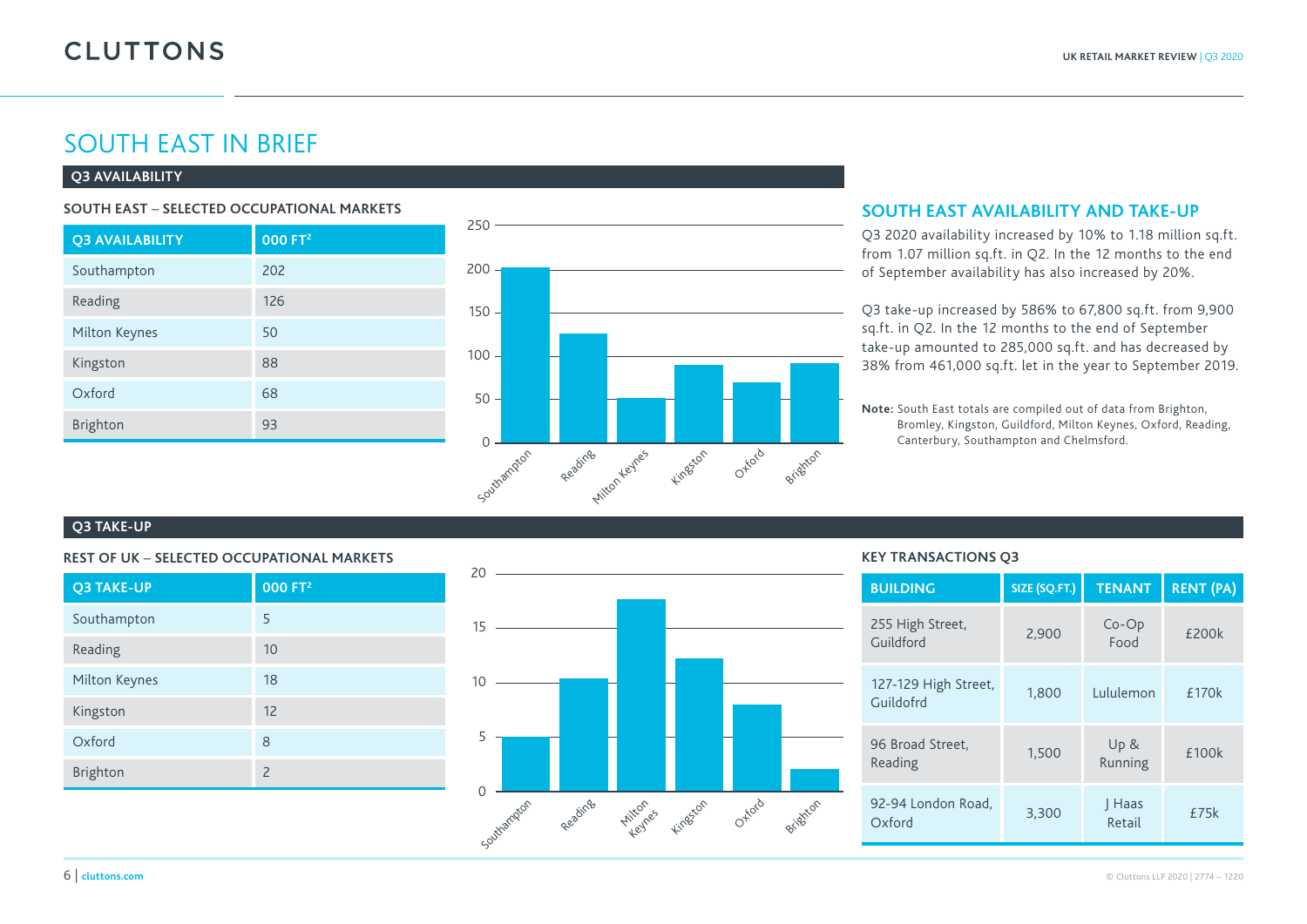### REST OF UK IN BRIEF

#### **Q3 AVAILABILITY**

| <b>Q3 AVAILABILITY</b> | 000 FT <sup>2</sup> |
|------------------------|---------------------|
| Birmingham             | 239                 |
| Cardiff                | 559                 |
| Glasgow                | 563                 |
| Liverpool              | 301                 |
| Manchester             | 174                 |
| Newcastle              | 160                 |



#### **REST OF UK – KEY OCCUPATIONAL MARKETS REST OF UK AVAILABILITY AND TAKE-UP**

Q3 availability increased by 19.6% to 2.61 million sq.ft. from 2.17 million sq.ft. in Q2. In the 12 months to the end of September availability has increased by 28.8%.

Q3 take-up increased by 30.8% to 139,100 sq.ft. from 106,300 sq.ft. in Q2. In the 12 months to the end of September take-up amounted to 825,500 sq.ft. and has decreased by 12% from 937,600 sq.ft. let in the year to September 2019.

#### **Q3 TAKE-UP**

| <b>Q3 TAKE-UP</b> | 000 FT <sup>2</sup> |
|-------------------|---------------------|
| Birmingham        | 17                  |
| Cardiff           | 4                   |
| Glasgow           | 3                   |
| Liverpool         | 16                  |
| Manchester        | 9                   |
| Newcastle         | 33                  |



| <b>BUILDING</b>                                    | SIZE (SQ.<br>FT.) | <b>TENANT</b>        | <b>RENT (PA)</b> |
|----------------------------------------------------|-------------------|----------------------|------------------|
| 125 Deansgate,<br>Manchester                       | 3,800             | Arc<br>Inspirations  | <b>f227k</b>     |
| 136-138 Grainger<br>Street. Newcastle<br>upon Tyne | 1,500             |                      | £177k            |
| 14-16 Bold Street.<br>Liverpool                    | 3,200             | Haute<br>Dolci       | £100k            |
| 1 Newhall Street,<br>Birmingham                    | 4.800             | $Co$ - $Op$<br>Group | £85k             |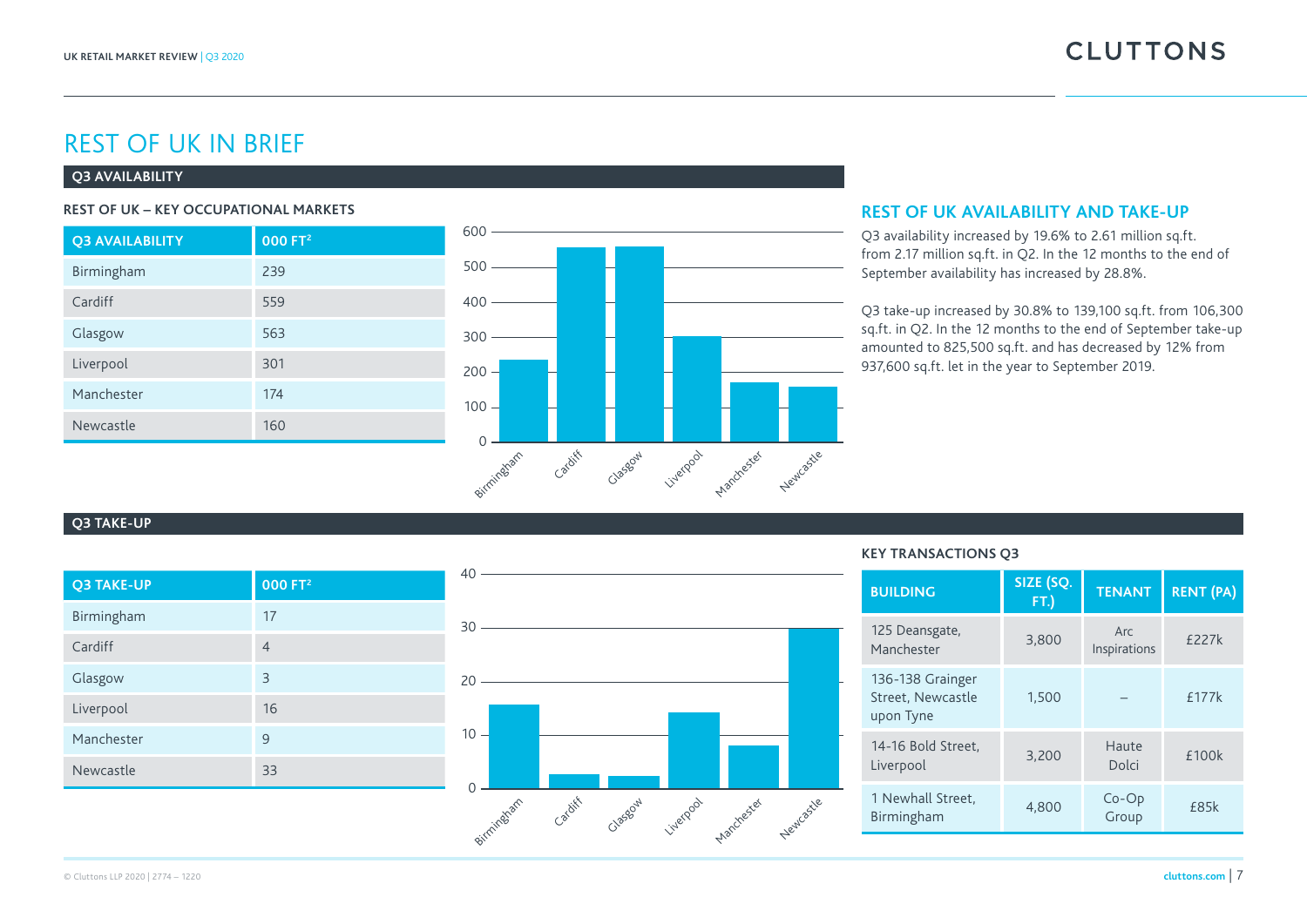### RETAIL INVESTMENT IN BRIEF

#### **INVESTMENT VOLUMES**

Q3 investment transactions increased by 274% to £639.5 million from £170.9 million in Q2. In the 12 months to the end of September investment amounted to £2.2 billion and had decreased 37% from £3.5 billion in the year to September 2019.



#### **UK RETAIL INVESTMENT MARKETS**

| <b>O3 INVESTMENT</b>   | $f_{\rm m}$ |
|------------------------|-------------|
| London                 | $\Omega$    |
| South East             | 10.4        |
| Rest of UK             | 52.3        |
| <b>Shopping Centre</b> | 158.3       |
| Retail Warehouse       | 418.5       |



| <b>BUILDING</b>                | <b>PURCHASER</b>        | <b>PRICE</b> | <b>YIELD</b> |
|--------------------------------|-------------------------|--------------|--------------|
| 158-159 New Bond<br>Street, W1 | Chanel                  | £310.0       | 2.5%         |
| Portfolio of 6 Retail<br>Parks | M7 Real<br>Estate       | £156.9       | 7.5%         |
| Kings Mall,<br>Hammersmith     | Ingka Centres           | £138.0       | 4.0%         |
| Broadwalk Centre,<br>Edgware   | Ballymore<br>Properties | £70.6        | 4.9%         |
| 1 Albert Street,<br>Nottingham | Thackeray<br>Estates    | £16.4        | 7.5%         |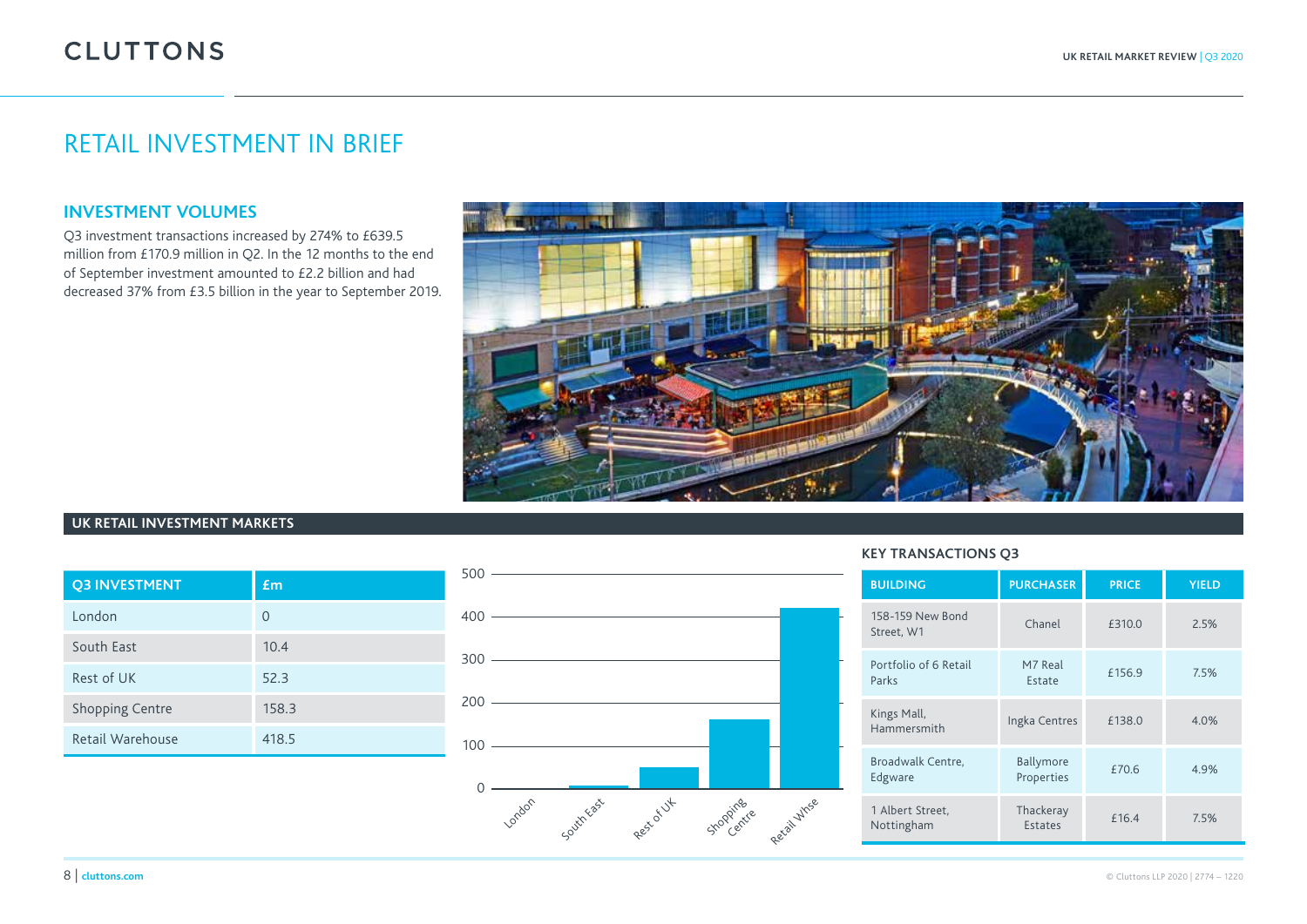### CENTRAL LONDON IN DETAIL

**CENTRAL LONDON RETAIL TAKE-UP ('000 SQ.FT.)**



#### **CENTRAL LONDON TAKE-UP AND RENTS**

Across the six Central London retail sub-markets monitored in this report, take-up in Q3 represented a large increase on the levels of take-up in Q2. However, this should not obscure the trend of declining take-up that has been a feature of the market for much of the last 10 years despite London's position as a world city and its undoubted success in attracting overseas retail businesses and tourists.

Covid-19 and the two UK wide lockdowns have resulted in much reduced footfall. Tourist numbers have fallen sharply, and office workers have continued working from home. The demand for retail space is therefore weak. Central London take-up in Q2 and Q3 represents a substantial 72% decrease on the quarterly average rate of take-up over the last 10 years. This pattern was repeated across all the major London sub-markets including Oxford Street & Mayfair, Knightsbridge & Kensington, Covent Garden & Soho, Kings Road, Chelsea, Marylebone and Fitzrovia and Camden and Islington.















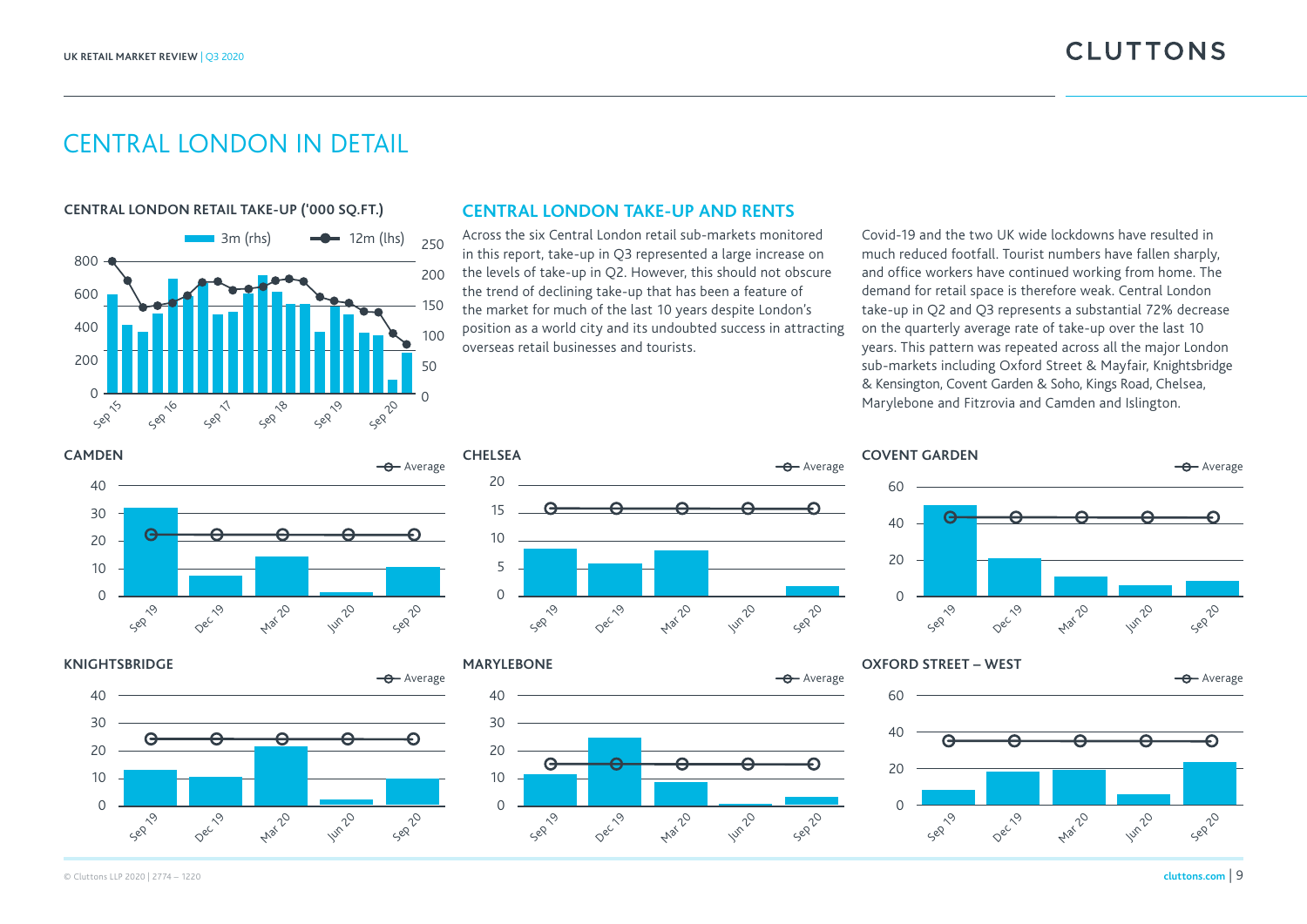### CENTRAL LONDON IN DETAIL

West End shops were the strongest segment of the UK real estate market both before and after the Global Financial Crisis (GFC). Year-on-year market rental value growth peaked at 11% in December 2007 and after a brief respite again recorded double digit annual rates of growth in 2011, 2014 and 2015. West End rental values grew 78% between December 2009 and December 2018.

West End market rental values, however, have been in decline throughout 2019 and 2020. In the nine months to the end of September, Covent Garden rental values are down 7% and Mayfair rental values down 6%. Camden and Islington have fared slightly better with rental values only off 3% and 1% respectively.

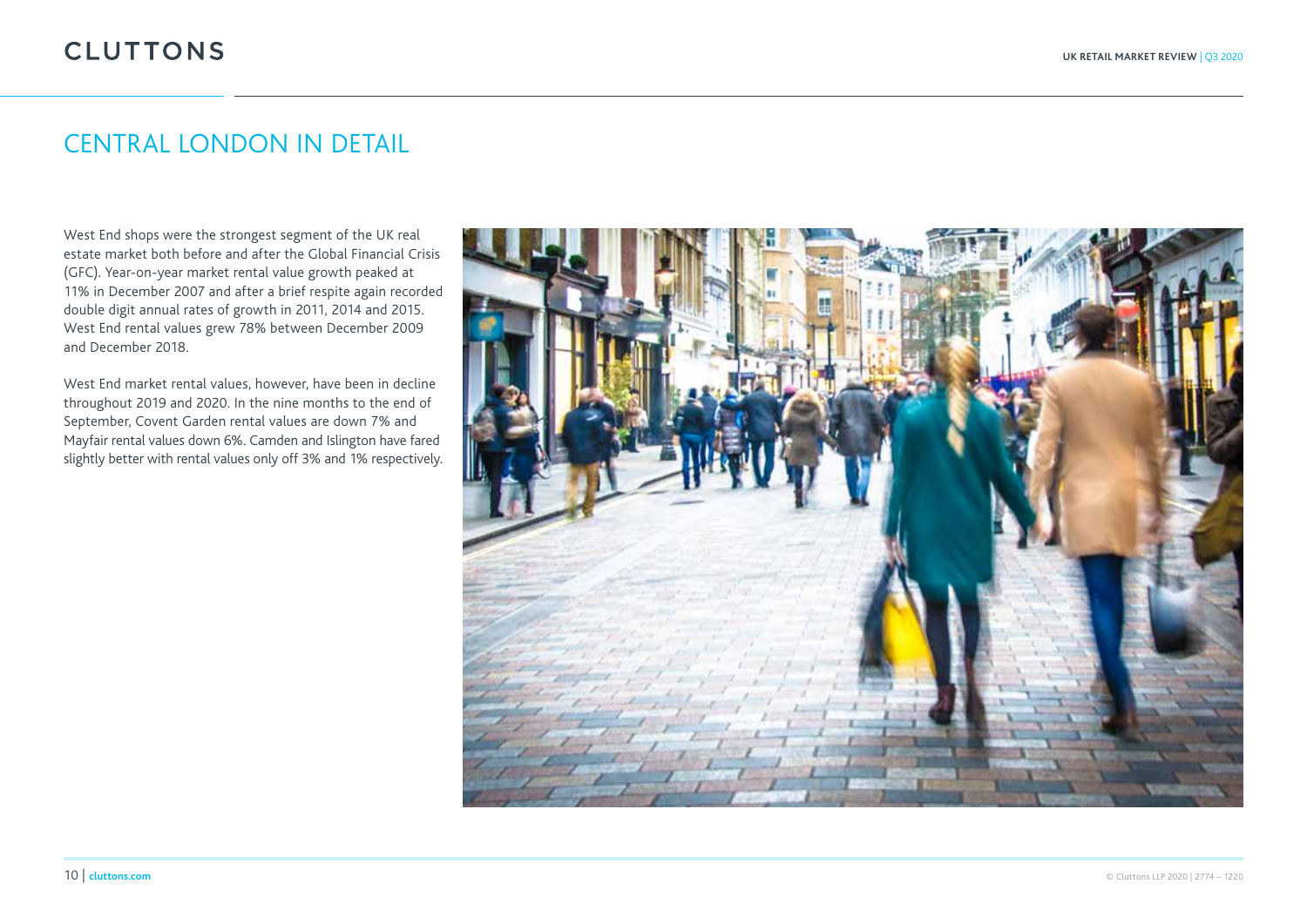### CENTRAL LONDON IN DETAIL

#### **CENTRAL LONDON RETAIL AVAILABILITY ('000 SQ.FT.)**



#### **Q3 AVAILABILITY RATE - SELECTED MARKETS (%)**



#### **CENTRAL LONDON AVAILABILITY AND CONSTRUCTION**

The western end of Oxford Street, home of many large shops and department stores, has seen a wave of shop closures in recent months. Forever 21, HMV and H&M have all shuttered shops, while doubts linger over the future of the large Debenhams and House of Fraser department stores. The growing number of retail administrations will result in continued store closure programmes.

The availability rate in Westminster, defined as the total space available divided by the total stock of retail space, was up to 3.8% at the end of Q3 2020 from 2.7% at the end of 2019. In the last 10 years it has not been higher. Bond Street, Covent Garden and Regent Street have been more insulated due to their smaller average shop sizes and their popularity with international retailers. The availability rate in Kensington and Chelsea reached 4.5% in September 2020 and it too has not been higher in the last 10 years.

In the last decade little new retail space has been added to Central London's key submarkets. Westminster has actually lost space as the 300,000 sq.ft. Whiteleys Centre in Bayswater is subject to a residential led re-development.

There is currently 279,000 sq.ft. of new retail space under construction in Westminster and a further 114,000 sq.ft. in Kensington and Chelsea. The Whiteleys' scheme mentioned above will provide 75,000 sq.ft. of ground floor retail space in 2023. A further 86,000 sq.ft. is under construction at K1 Knightsbridge with a retail frontage to Sloane Street and Brompton Road. Completion of K1 is due early next year. Both schemes are 100% let. In fact, of the 393,000 sq.ft. of retail space currently under construction only 29,000 sq.ft. is still available to let.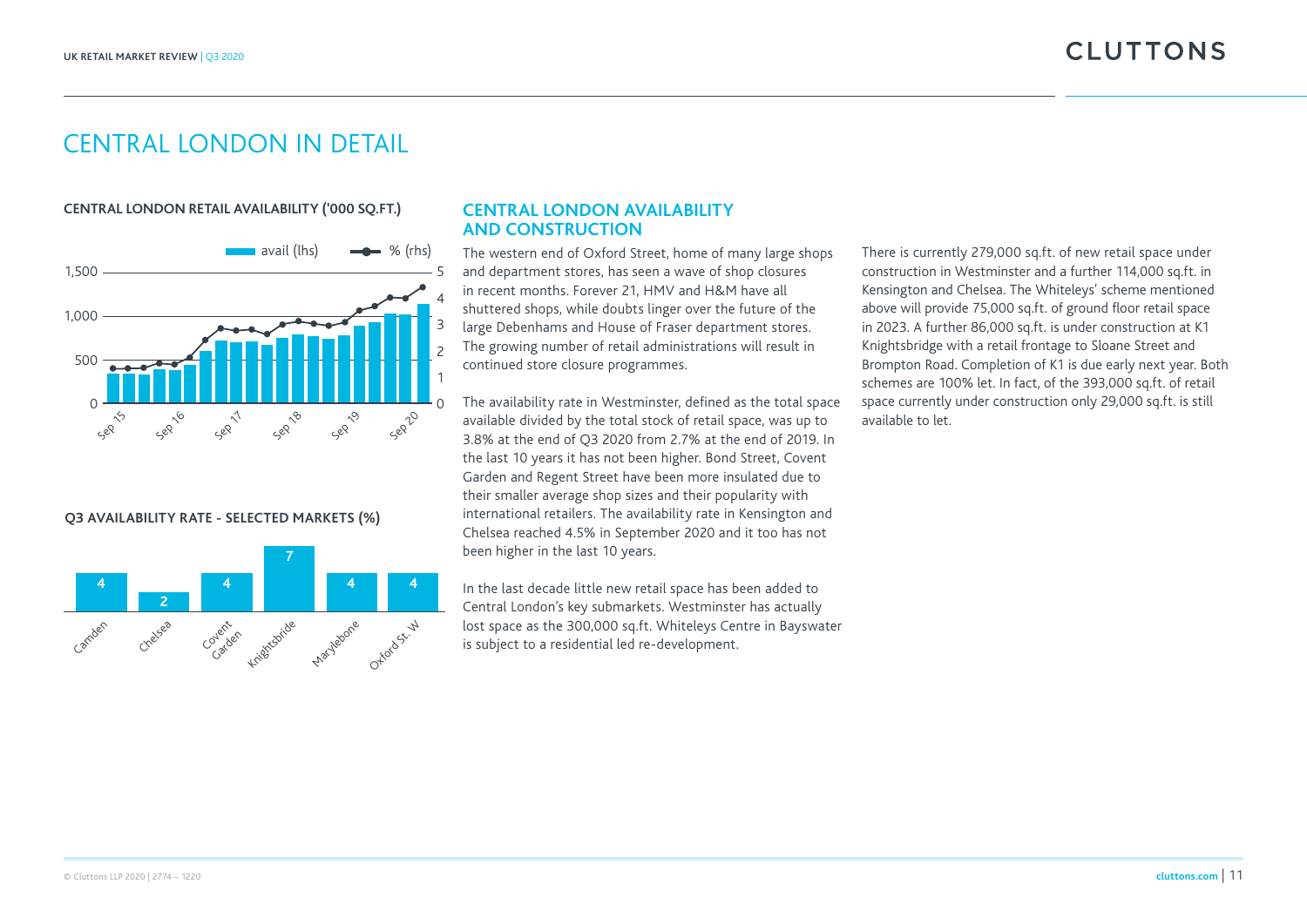### SOUTH EAST IN DETAIL



#### **SOUTH EAST TAKE-UP AND RENTS**

Across a variety of key South East retail centres, it appears as though retailers froze at the end of Q1. Take-up of new space in Q2 amounted to just 9,900 sq.ft.; the 10-year quarterly average is 214,000 sq.ft. No retail lettings were recorded in Milton Keynes, Oxford, or Chelmsford. No lettings have been achieved in Canterbury for the last three quarters; and in each of Q3 and Q4 2019 just 500 sq.ft. was let.

Consequently, take-up in Q3 of 68,000 sq.ft. represented a substantial five-fold increase on the levels of take-up in Q2. Again, however, this should not obscure the trend of declining take-up that has been a feature of the market for much of the last 10-years despite the South East's relatively prosperous economy and its proximity to London.

#### **SOUTH EAST RETAIL TAKE-UP - SELECTED MARKETS ('000 SQ.FT.)**

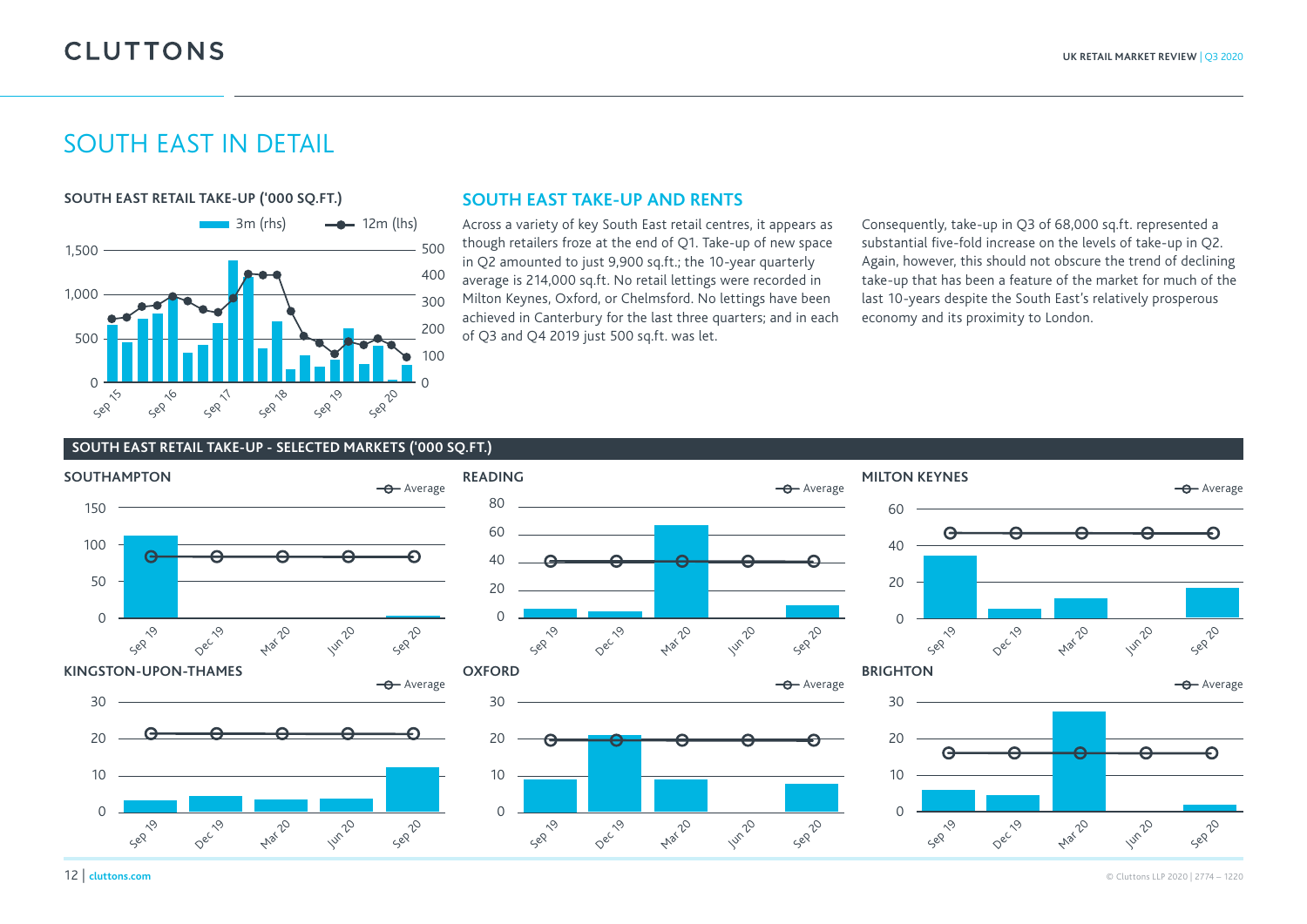### SOUTH EAST IN DETAIL

London retail is clearly a market set apart from the rest of the UK including the South East. While West End retail enjoyed extended periods of double-digit rental value growth following the GFC, South East retail markets did not return to positive year-on-year market rental value growth post-GFC until mid-2015.

Any recovery has been rather short lived. South East market rental values have been falling again since the end of 2018. South East rental values are down 13% since the end of 2018 and 7% since the start of 2020.

In the 9-months to the end of September, Brighton rental values were down 9%, Guildford rental values down 11% and Oxford rental values down 8%. MSCI data does not highlight any South East key centre that bucked this trend.

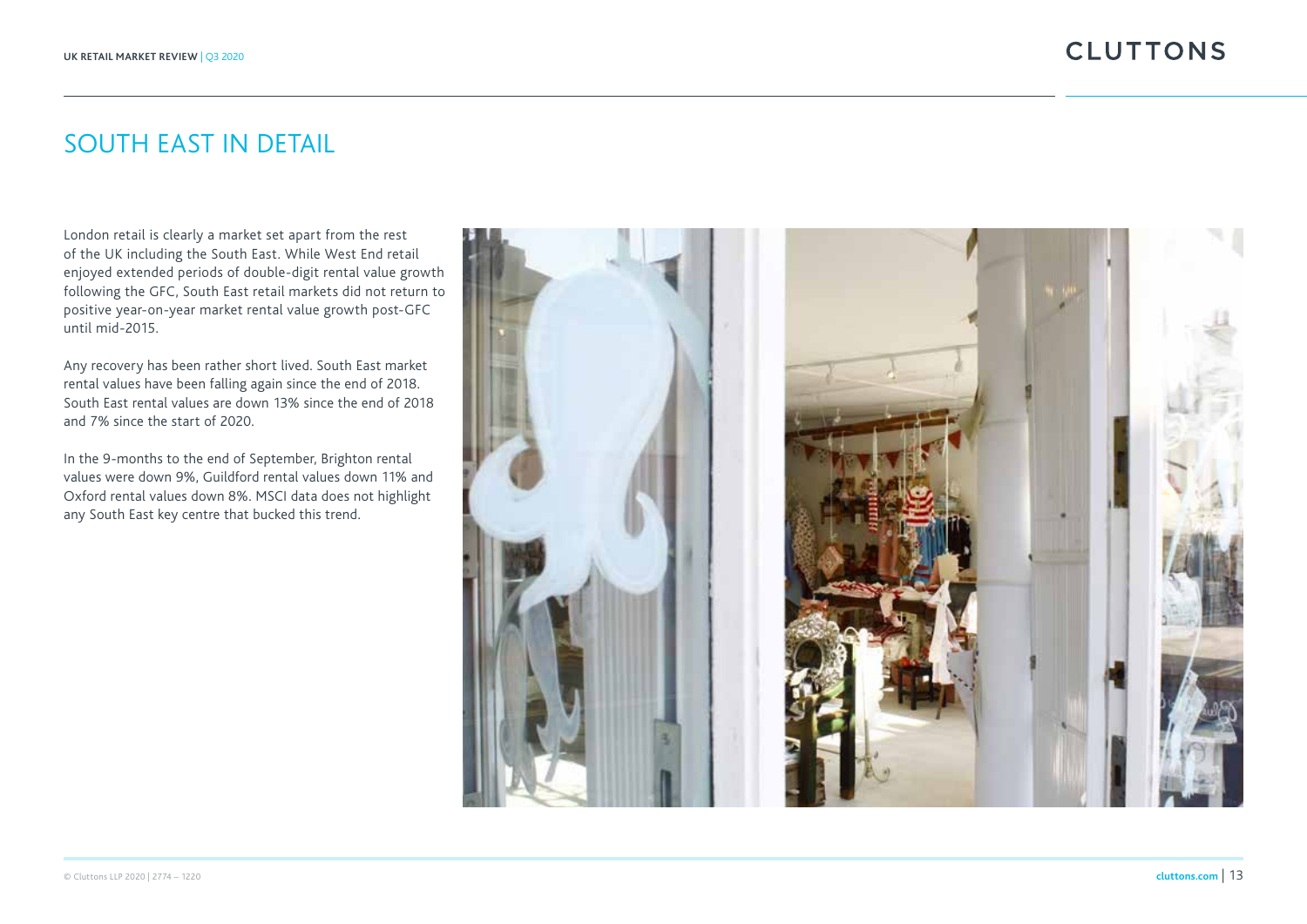### SOUTH EAST IN DETAIL



#### **Q3 AVAILABILITY RATE - SELECTED MARKETS (%)**



#### **SOUTH EAST AVAILABILITY AND CONSTRUCTION**

The growing number of retail administrations over the last few years has resulted in frequent store closure programmes. In aggregate, across 10 key south east retail centres, the amount of available space has increased by 10% in Q3 alone from 1.07 million sq.ft. to 1.18 million sq.ft.

Retail space available to let includes the House of Fraser store in Guildford. It was refurbished in 2000 and provides 117,000 sq.ft. The Marlands Shopping Centre is a district centre on the edge of the prime shopping centre in Southampton. Occupiers include Poundworld, Bonmarche, the Disney Store and Cards Direct. Available space at this shopping centre amounts to 51,000 sq.ft. out of a total 177,000 sq.ft.

This increase is not, however, uniform across all retail centres. Milton Keynes availability has fallen 36% to 50,000 sq.ft. and is the tightest of the markets covered. The current level of availability is 65% below its 10-year market average. Oxford is another market where the supply of space is relatively limited. The university town has 68,000 sq.ft. of retail space available. This is an increase of just 2% in Q3 and is just 17% more than 10-year average availability of 58,000 sq.ft.

New supply is limited, and the development pipeline is largely supportive of rental values. Little new space has been added in the last 10 years. City centre construction completions have totalled 1 million sq.ft., representing 4% of the total stock, and averaged 25,000 sq.ft. per quarter compared with average quarterly take-up of 214,000 sq.ft.

Across all 10 south east centres monitored for this report, construction completions in 2020 have amounted to 12,000 sq.ft. in two schemes in Reading and Milton Keynes. In Reading 8,000 sq.ft. became available at the Jacksons Corner leisure development on King Street. Two units comprising 6,000 sq.ft. remain available. In Milton Keynes a further 4,000 sq.ft. is available in 2 ground floor units opposite John Lewis. Just one building remains under construction in Q3. Northgate House in Oxford's Cornmarket Street will provide new retail units on the basement, ground and first floors with student accommodation above.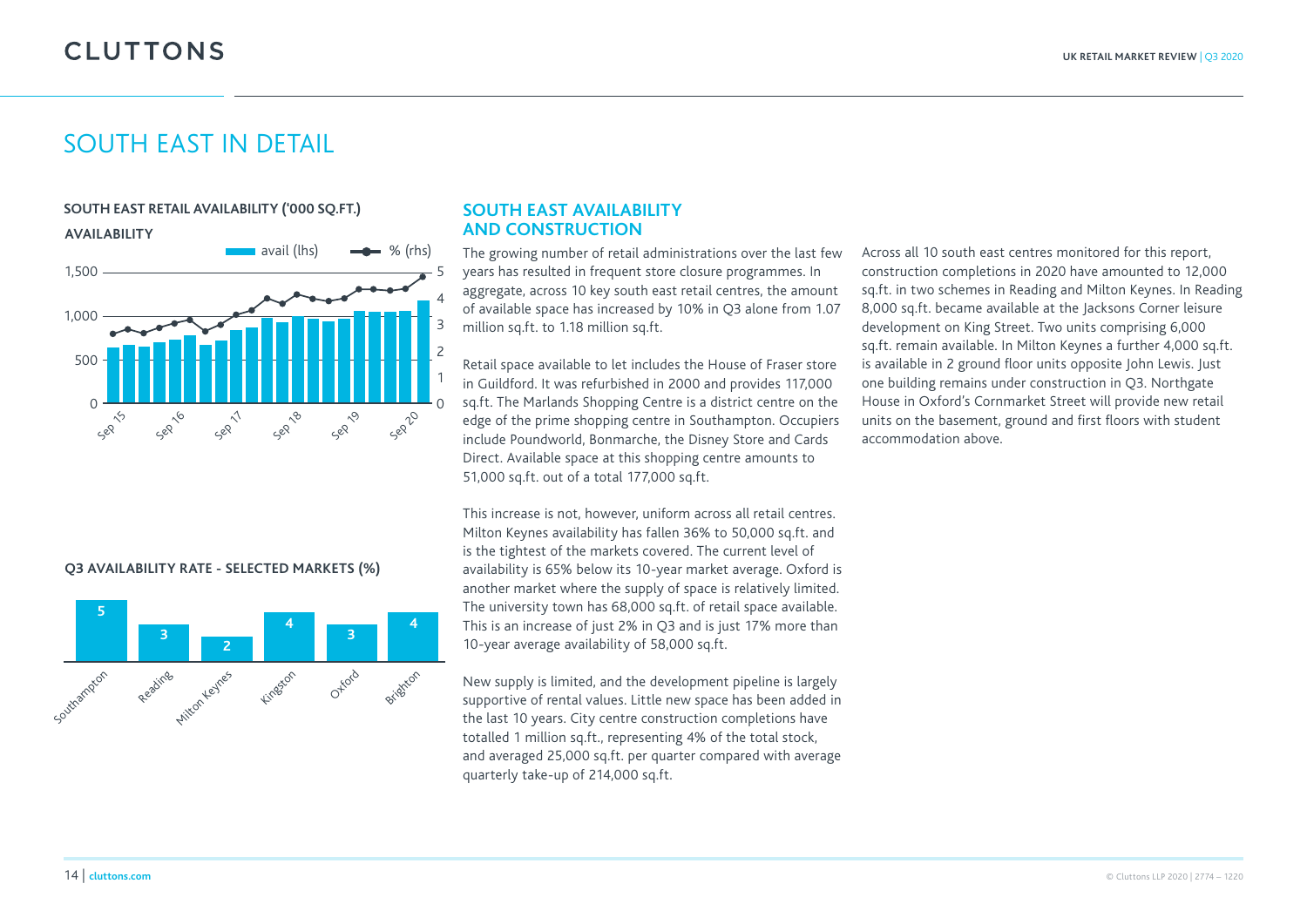### REST OF UK IN DETAIL



#### **REST OF UK TAKE-UP AND RENTS**

Unlike the South East, Rest of UK retail take-up, represented by 10 key centres, did not collapse following the announcement of Lockdown 1.0. Take-up of new space in Q2 and Q3 averaged 123,000 sq.ft. representing a 68% decrease compared to a 10-year quarterly average of 383,000 sq.ft.

No retail lettings were recorded in Leeds in Q3 and Bristol in Q2. But retail lettings in Newcastle in Q3 mounted to 33,000 sq.ft. and were just 10% below the long run average take-up level.

Take-up in Q3 of 139,000 sq.ft. sq.ft. represented a 31% increase on take-up of 10,000 sq.ft. in Q2 but a 38% decrease on take-up of 225,000 sq.ft. in Q3 2019. And, once again declining take-up has been a feature of the market for much of the last 10-years.

Rest of UK retail markets have never returned to positive market rental value growth post-GFC and since the end of 2017 the decline has accelerated. Rest of UK rental values are down 14% since the end of 2017 and 6% since the start of 2020.

#### **SOUTH EAST RETAIL TAKE-UP - SELECTED MARKETS ('000 SQ.FT.)**



© Cluttons LLP 2020 | 2774 – 1220 **cluttons.com** | 15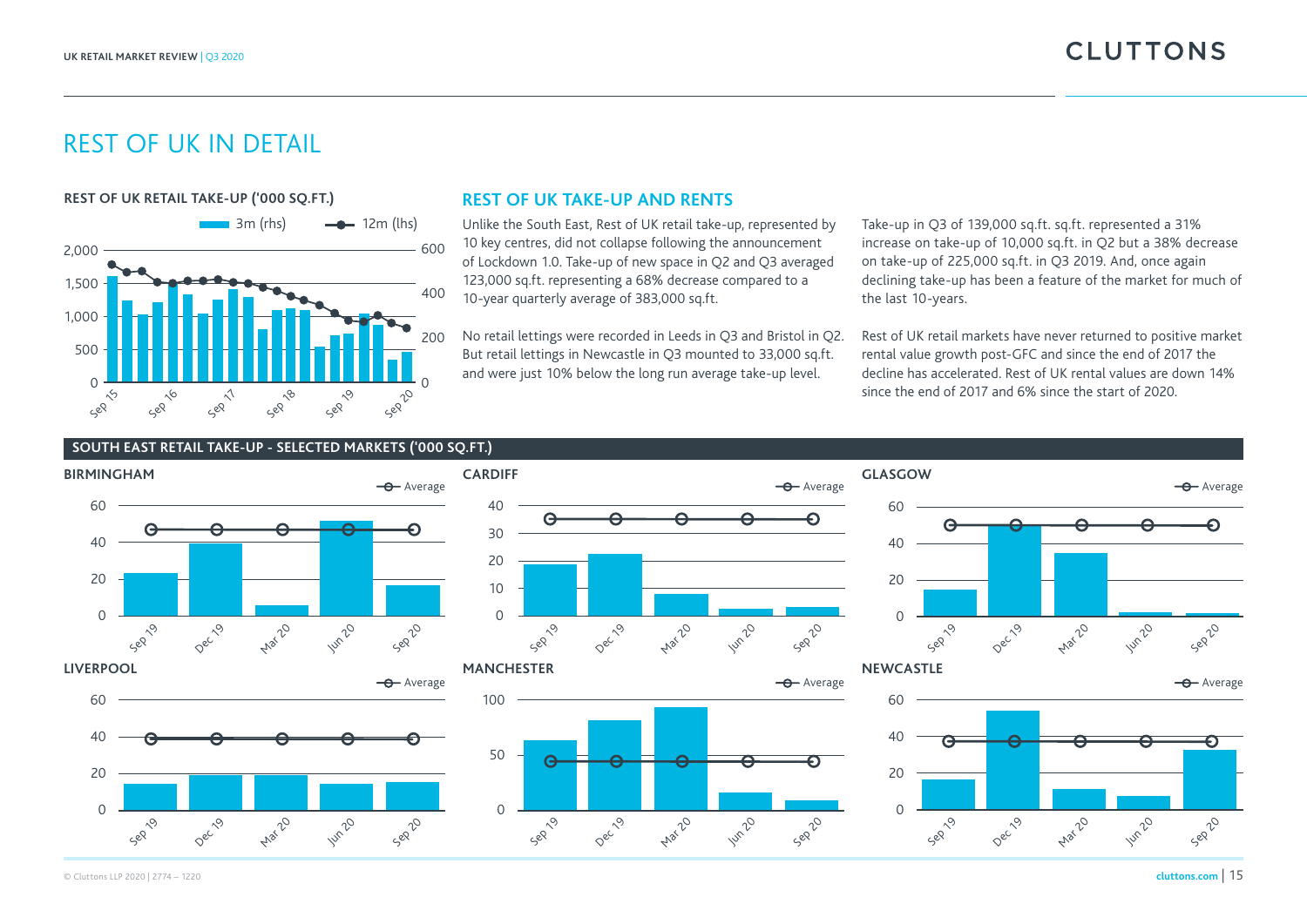## REST OF UK IN DETAIL

In the nine months to the end of September, Birmingham rental values were down 7%, Cardiff rental values down 5% and Glasgow rental values down 12%. MSCI data does not highlight any Rest of UK key centre that bucked this trend.

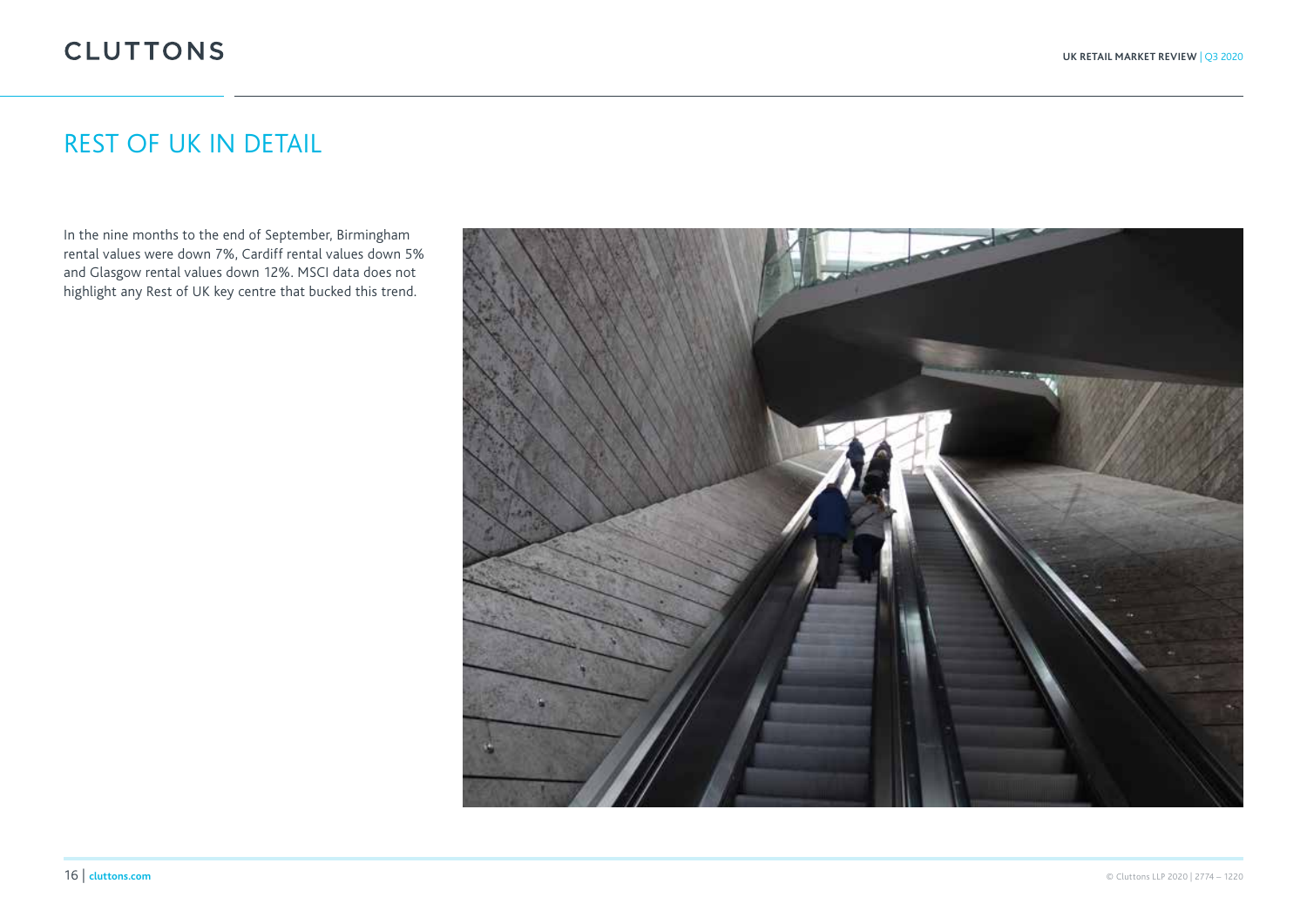### REST OF UK IN DETAIL

#### **REST OF UK RETAIL AVAILABILITY ('000 SQ.FT.)**



#### **REST OF UK AVAILABILITY AND CONSTRUCTION**

The growing number of retail administrations over the last few years has resulted in frequent store closure programmes. In aggregate across 10 key Rest of UK retail centres the amount of available space has increased by 20% in Q3 from 2.18 million sq.ft. to 2.61 million sq.ft.

Examples of retail space listed as available to let includes Andrews Buildings, Queen Street, Cardiff. A 2004 refurbishment providing 76,000 sq.ft. currently occupied by River Island, Zara and TopShop. In Edinburgh the Scottish Home Stores unit remains vacant and available to let. The store has 41,000 sq.ft. and a 123 ft frontage on Princes Street. BHS collapsed in 2016 with a portfolio of 163 stores. Four years later 26% of these still remain vacant.

Liverpool and Newcastle-upon-Tyne have tighter markets where the amount of available space declined between Q2 and Q3. Pâtissiers Haute Dolci signed a lease for 5,700 sq.ft. at 14-16 Bold Street, Liverpool in June; and Mac Cosmetics and Chopstix took space at Liverpool One. In Newcastle 81,000 sq.ft. has been let in 22 transactions over the course of the year including the former Cath Kidson store with 1,500 of sales space on Grainger Street. Cath Kidson had previously announced the closure of all its stores in April.

New supply is limited, and the development pipeline is largely supportive of rental values. Little new space has been added in the last 10 years. City centre construction completions have totalled 878,000 sq.ft., representing 1.5% of the total stock, and averaged 21,000 sq.ft. per quarter compared with average quarterly take-up of 383,000 sq.ft.

Across all ten regional centres monitored for this report, city centre construction completions in 2020 have amounted to just 9,000 sq.ft. in one scheme in Birmingham. True Student Accommodation in Dean Street, Birmingham completed in September of this year. The 10-storey block contains 4 ground floor retail units with student living on the upper floors. The retail units remain vacant and available to let.

#### **Q3 AVAILABILITY RATE - SELECTED MARKETS (%)**

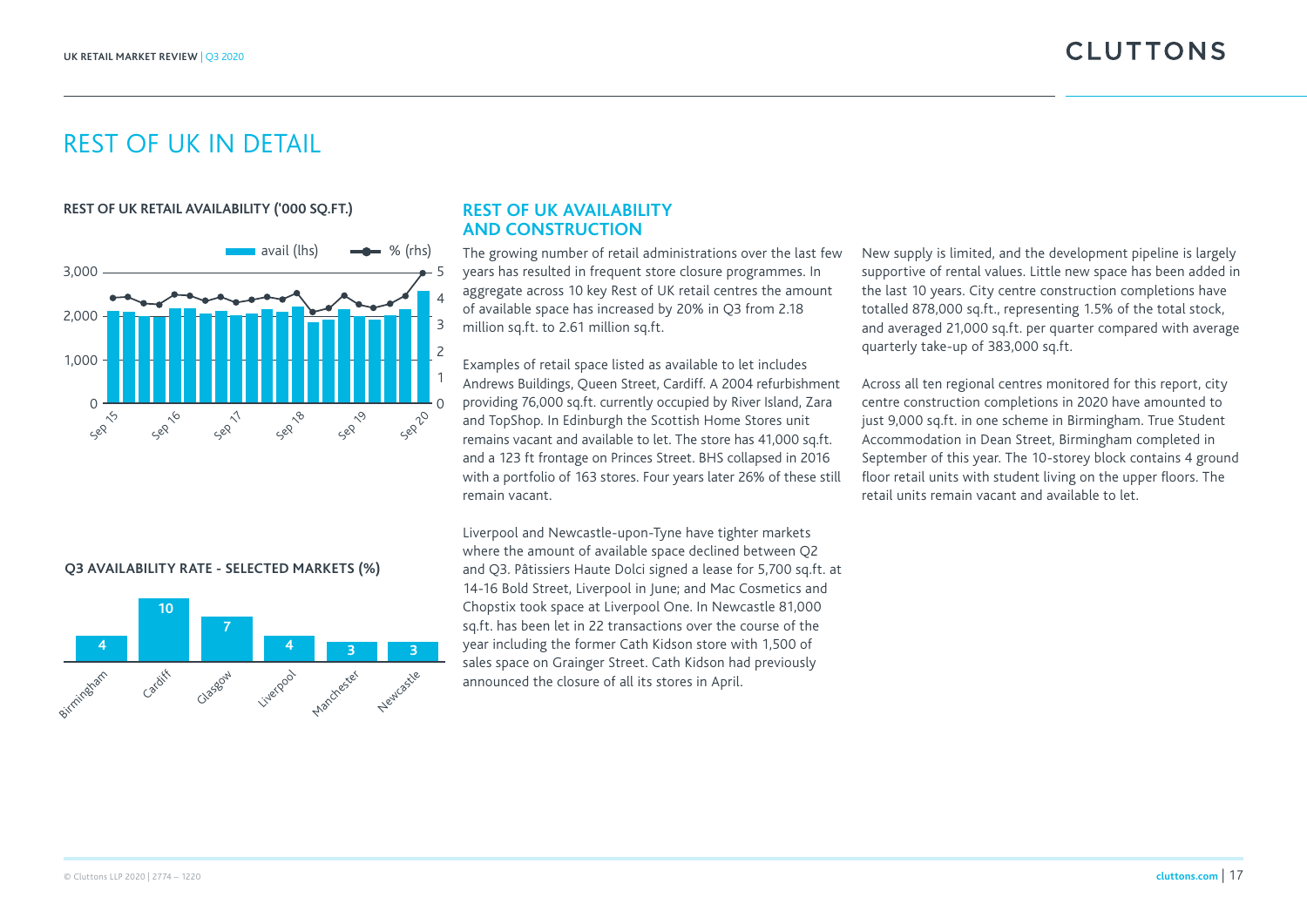### SHOPPING CENTRES AND RETAIL WAREHOUSES

#### **SHOPPING CENTRE & RETAIL WAREHOUSE TAKE-UP ('000 SQ.FT.)**

#### **SHOPPING CENTRE TAKE-UP**



#### **RETAIL WAREHOUSE TAKE-UP**



#### **SHOPPING CENTRE AND RETAIL WAREHOUSE TAKE-UP & RENTS**

Take-up of Retail Warehouse and Shopping Centre space has been on a declining trend for at least the last 5-years. UK wide take-up of Retail Warehouse space in Q2 and Q3 averaged 339,000 sq. ft. representing a 69% decrease compared to a 10-year quarterly average of 1.1 m sq. ft. Demand by occupiers for Shopping Centre space in Q2 and Q3 was even weaker. Take-up averaged 132,000 sq.ft. representing a 91% decrease compared to a 10-year quarterly average of 1.4 m sq. ft.

Land Securities have announced that they intend to sell their Retail Park Portfolio which represents 3% of an £11.8 billion portfolio. They are also re-evaluating their £2.1 billion portfolio of regional malls, shops and Outlet Centres.

In town shopping centre rental values are 27% below their 2008 peak and the decline has accelerated in recent months. The decrease is 18% since the end of 2017 and 10% since the start of 2020. Out of town shopping centre rental values are down 21% from their peak, having fared slightly better post-GFC. However, the decline has been even steeper more recently. Since the end of 2017 the decrease has been 21% with a fall of 15% since the start of this year.

Retail Warehouse rental values have fared slightly better. They are down 17% post their GFC peak. Since the end of 2017 the decrease has been 14% with a fall of 7% since the start of 2020.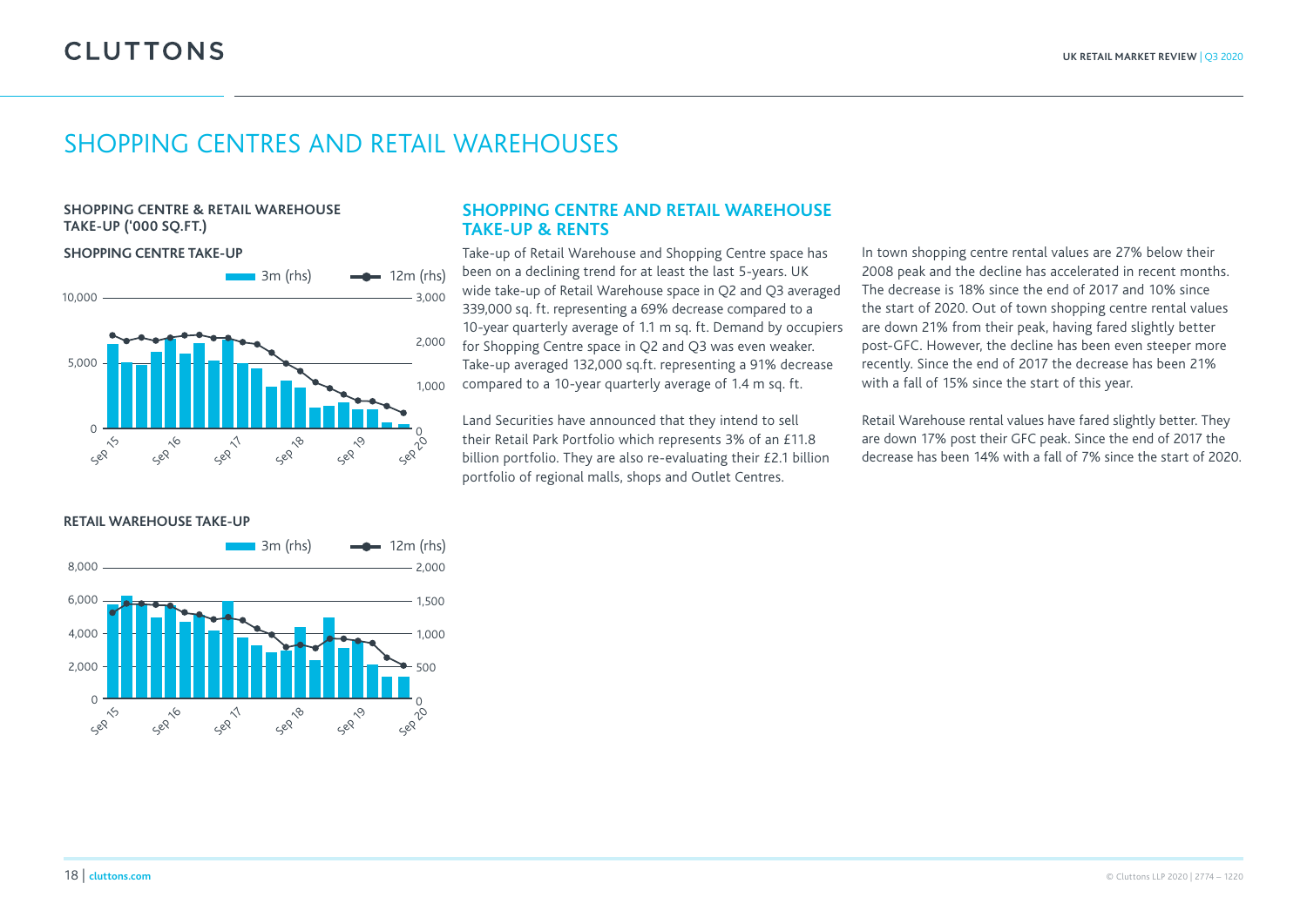### SHOPPING CENTRES AND RETAIL WAREHOUSES

#### **SHOPPING CENTRE & RETAIL WAREHOUSE AVAILABILITY ('000 SQ.FT.)**

#### **SHOPPING CENTRE AVAILABILITY ('000 SQ.FT.)**



**RETAIL WAREHOUSE AVAILABILITY ('000 SQ.FT.)**



#### **SHOPPING CENTRE AND RETAIL WAREHOUSE AVAILABILITY & CONSTRUCTION**

Retail Warehouses and Shopping Centres have not been immune from the growing number of retail administrations and store closure programmes over the last few years. The amount of available Shopping Centre space has remained remarkably consistent over the last 5-years. The availability rate has barely changed. It was 4.4% in September 2015 and was 4.5% at the end of September 2020. Over those 5-years availability in shopping centres has risen just 4% from 6.7m sq. ft. to 7.0m sq. ft. In the course of Q3 the amount of available space surprisingly fell 1.7%.

The amount of Retail Park space has been rising consistently for the last 5-years. The consensus view is that consumers have favoured town centre destinations offering a wider variety of stores and leisure and hospitality offers. Over the last 5-years, availability in Retail Parks has increased 53% from 4.0m sq. ft. to 6.2m sq. ft. In the course of Q3 the amount of available retail warehouse space increased by 5.5%.

It is possible that the pandemic may reverse a green preference from consumers for town centres served by public transport over the use of private cars. Fear of crowds and infection may drive consumers back into their cars and towards Retail Parks with wider open spaces and plentiful car parking. British Land recently said that their Retail Park portfolio had demonstrated resilience to Covid. Next said that, "Retail Parks where customers can park and walk straight into relatively spacious stores have performed much better."

The Retail Park development pipeline has been shrinking for the last 5-years. In the last 10-years 55 schemes have been delivered with construction completions averaging 182,000 sq. ft. per quarter. There have been only 8 completions so far in 2020 delivering just 32,000 sq. ft.

A further 12 Retail Parks are in the course of construction delivering 797,000 sq. ft. of new retail warehouse space. The pipeline includes McArthur Glen's West Midlands designer Outlet at Cannock. The 197,000 sq. ft. retail park will complete in April next year and is fully let.

The Shopping Centre development pipeline has been relatively stable for the last 5-years. In the last 10-years 480 schemes have been delivered with construction completions averaging 309,000 sq. ft. per quarter. However, there have been no completions of note so far in 2020.

 A further 7 Shopping Centres are in the course of construction delivering 1.55m sq. ft. of new space. The largest of these is Edinburgh's St James Quarter developed by Nuveen and Janus Henderson and delivering 850,000 sq. ft. of retail space in March 2021. It is fully let and occupiers include Next, Zara and H&M.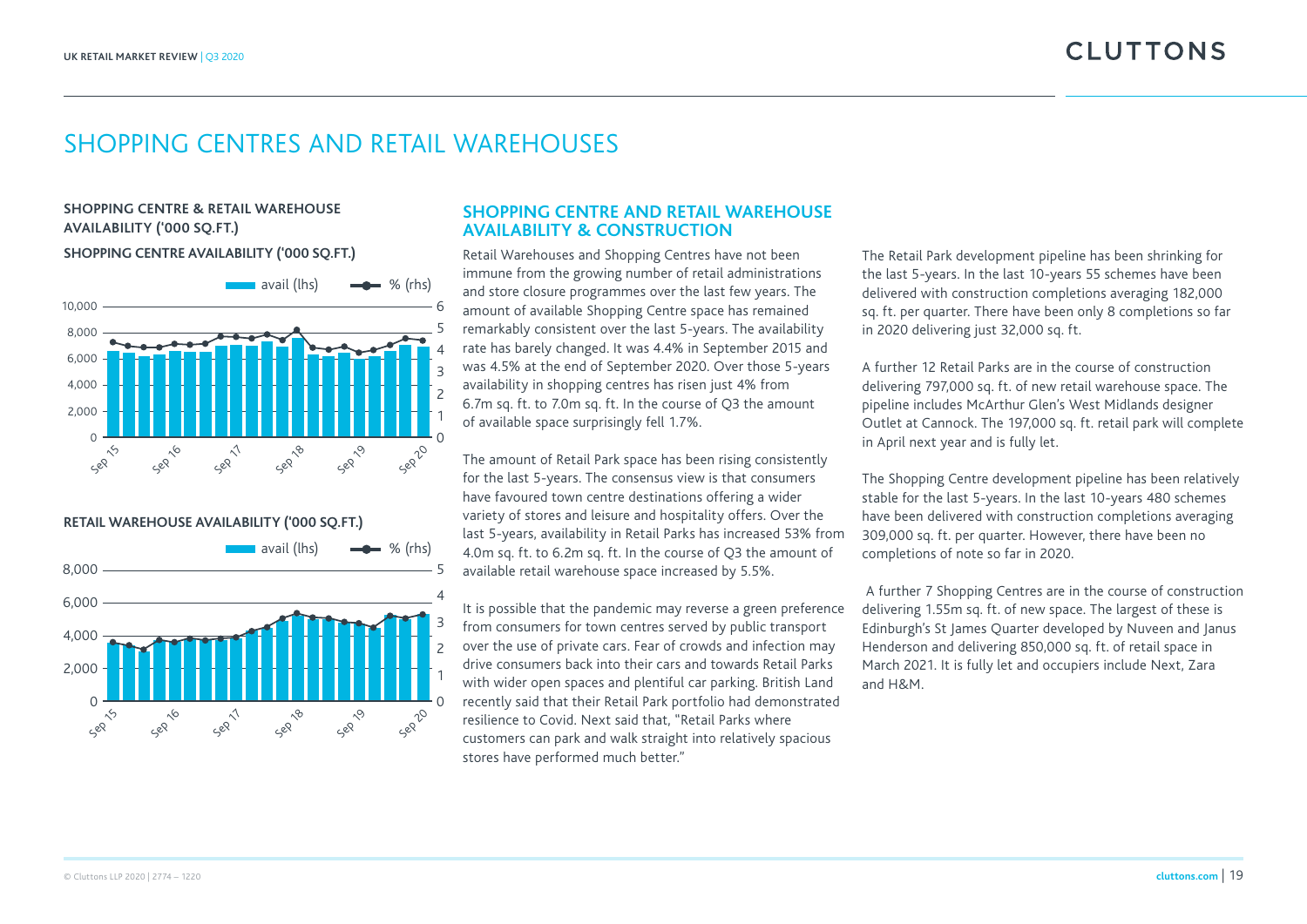### LONDON AND SOUTH EAST INVESTMENT



### **CENTRAL LONDON INVESTMENT**

Over the last 10 years, Central London retail investment volumes have averaged £154 million a quarter. In both Q2 and Q3 this year there were no transactions recorded presumably because investors decided the outlook for retail was too uncertain. This lack of transactional activity reinforces the material uncertainty that attaches to valuations at present.

### **CENTRAL LONDON INVESTOR TYPE**

In the last 10 years, overseas investors have on average accounted for 62% of investment spending on Central London retail each quarter.

In October, after the end of Q3, Chanel acquired the freehold interest in its own flagship store on New Bond Street. The asking price was £240 million but keen interest in the asset and some competitive bidding drove the price up to £310 million off a yield of 2.5%. Quite obviously there remains an appetite for super-prime trophy assets which are only rarely available.

#### **CENTRAL LONDON CAPITAL VALUES**

As the UK economy emerged from the last crisis in 2009 a combination of occupier and investor demand for West End shops drove year-on-year capital growth to 24% in 2010 and, after a brief pause for breath, the market again reached those feverish levels in 2015.

Conditions have turned since the start of 2019. In the nine months to the end of September, retail capital values in Covent Garden have decreased by 12% and Mayfair capital values are down 10%. Retail capital values in the more edgy and eclectic districts of Islington and Camden fared little better and were down 6% and 15% respectively.

#### **SOUTH EAST INVESTMENT**

Over the last 10 years, South East shop investment volumes have averaged £136 million a quarter with a further £216 million per quarter spent on Shopping Centres and £127 million per quarter on retail warehousing.

In Q2 and Q3 this year investment in shops, shopping centres and retail warehouses averaged £125 million. Investor interest in shops was limited with transactions amounting to just £21 million in nine transactions. The largest single transaction was the Borough of Southwark's purchase of 711-717 Old Kent Road for £12.3 million. There was also a portfolio sale of various assets let to the Nationwide Building Society for £18.8 million off a yield of 10%.

#### **SOUTH EAST INVESTOR TYPE**

In the last 10-years, overseas investors have on average accounted for 21% of investment spending on South East retail each quarter.

In Q2 and Q3 the three largest South East retail transactions involved overseas investors. Kings Mall, Hammersmith was sold to Ingka Centres for £138 million; Boardwalk Shopping Centre was sold to Ballymore Properties for £70.6 million and Amazon acquired the Pentavia Retail Park for £65 million with plans to re-develop the site in Mill Hill as a last mile logistics hub.

#### **SOUTH EAST CAPITAL VALUES**

South East retail capital values rose 33% from the start of real estate's post-GFC recovery in June 2009 until the end of 2017. However, since 2017 capital values have fallen 32% to the end of Q3 2020 with half of that collapse coming in the first three quarters of 2020.

In the nine months to the end of September, Brighton capital values were down 22%, Guildford capital values down 23% and Oxford capital values down 9%. MSCI data does not highlight any South East key centre that bucked this trend.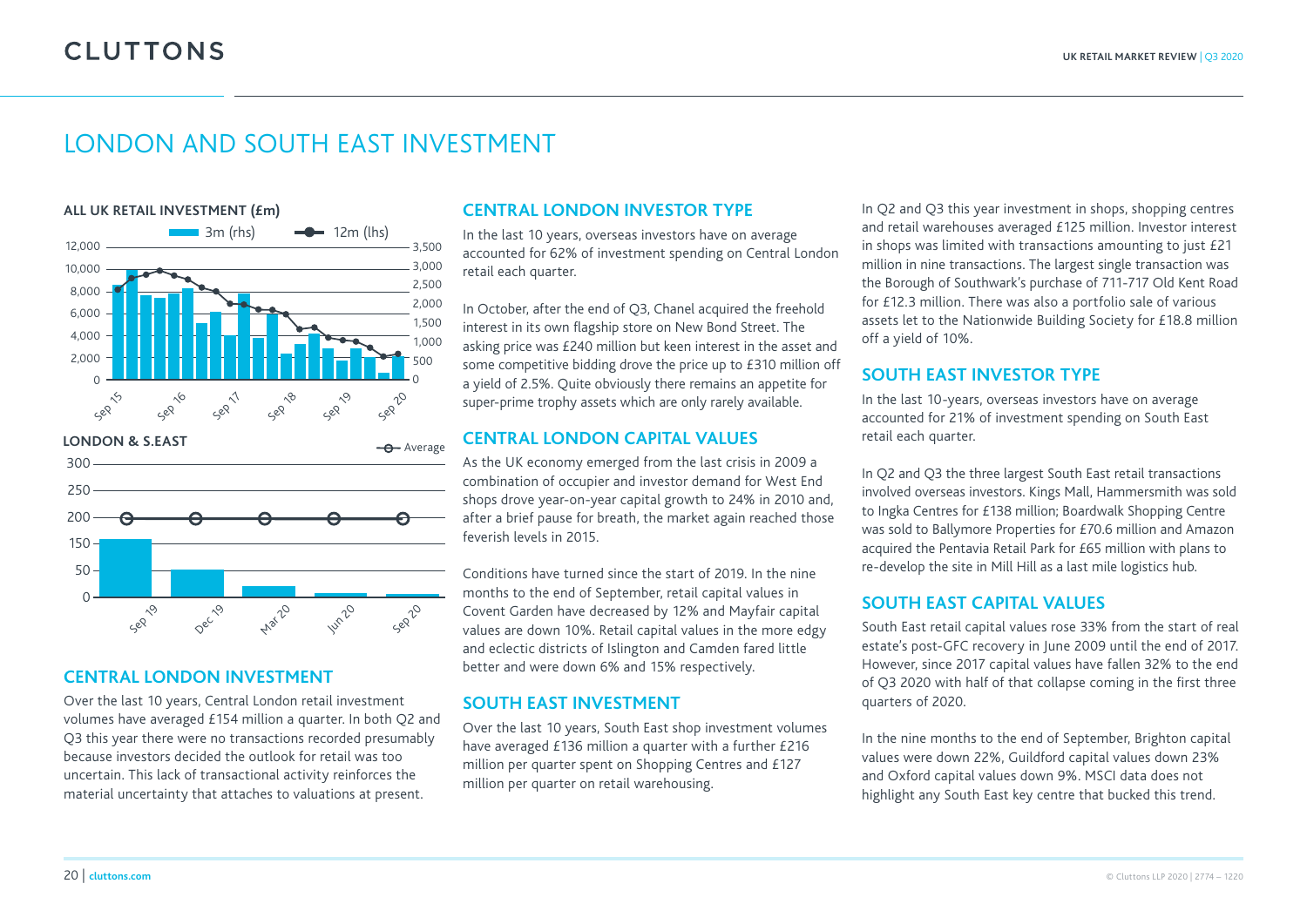### REST OF UK INVESTMENT

#### **REST OF UK INVESTMENT**

Over the last 10 years, South East shop investment volumes have averaged £245 million a quarter with a further £384 million per quarter spent on Shopping Centres and £319 million per quarter on retail warehousing.

In Q2 and Q3 this year investment in regional shops, shopping centres and retail warehouses averaged £154 million. Investor interest in shops was limited with transactions amounting to just £52 million in nine transactions. Two of the largest single transactions were Thackeray Estates purchase of 1 Albert Street, Nottingham let to Marks and Spencer for £16.35 million; and Solihull Borough Council's purchase of 119-121 High Street, Solihull.

#### **REST OF UK INVESTOR TYPE**

In the last 10-years, overseas investors have on average accounted for 21% of investment spending in regional retail centres each quarter.

So far in 2020 the only city centre retail purchase by an overseas investor was JR Capital's acquisition of the Costa Coffee unit in Lands Lane, Leeds for £4.35 million off a yield of 6.9%. There was just a single shopping centre purchase by an overseas investor. Israeli investor MDSR Investments acquired three shopping centres in Northampton, Seaham and Warrington for £77.8 million off a yield of 11%.

Overseas retail warehouse purchases were more numerous. Patrizia Immobilien paid £34.5 million yielding 7.75% for the Newcastle Shopping Park whose occupants include Asda, TK Maxx and DW Sports; and Pimco's Bravo Fund acquired the Sprucefield Retail Park in Lisburn for £34.7 million off a yield of 9.0%.

#### **REST OF UK CAPITAL VALUES**

Rest of UK retail capital values fell 38% in the GFC and subsequently grew 16% in the subsequent two years. Since June 2011 Rest of UK capital values have been gradually eroded and fallen 28% to the end of Q3 2020; and by 11% in the first three quarters of 2020.

In the nine months to the end of September capital values in all regional key centres monitored by MSCI including Birmingham, Bristol, Leeds, Liverpool, Manchester, Newcastle and Nottingham fell by between 15% and 20%.